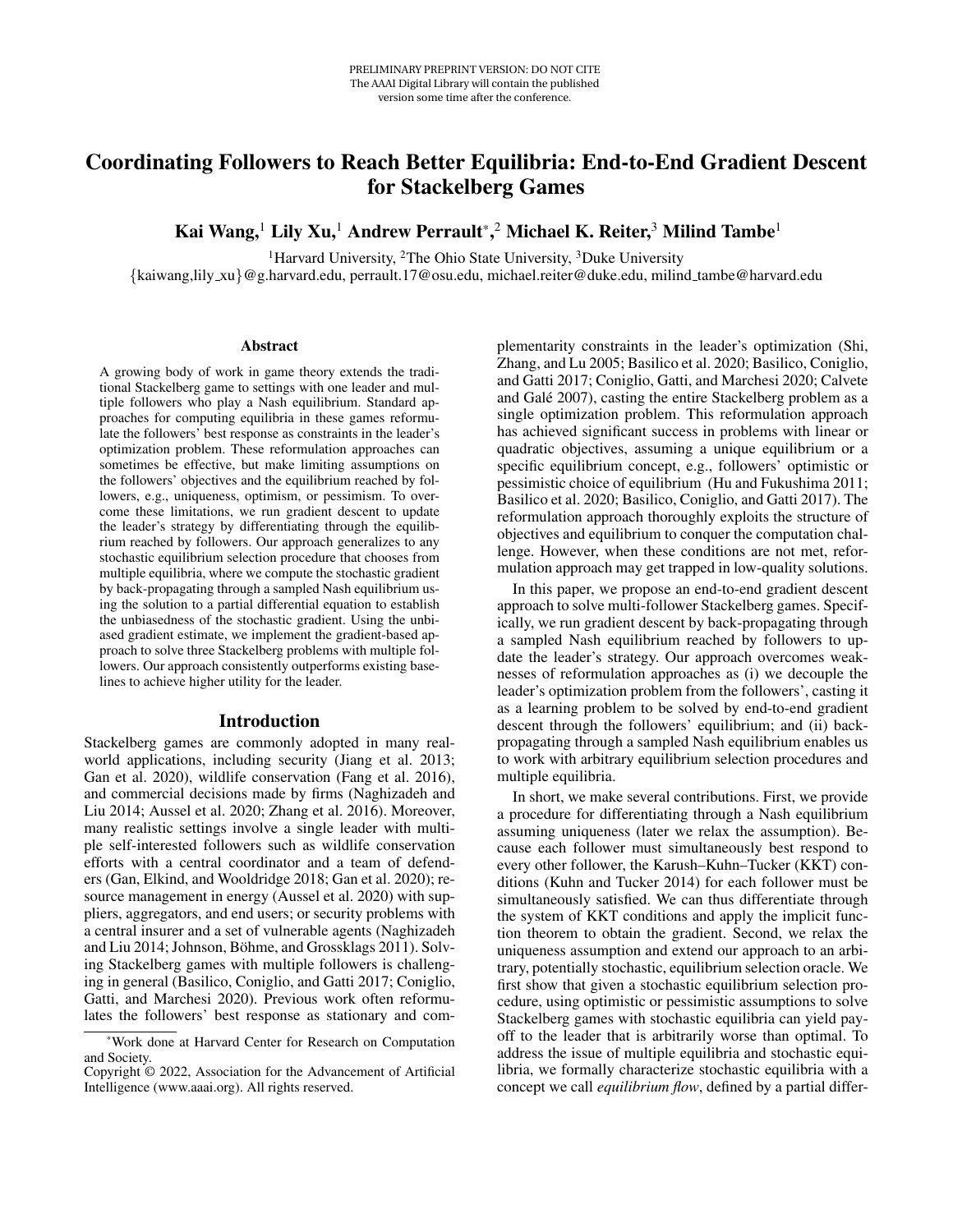ential equation. The equilibrium flow ensures the stochastic gradient computed from the sampled Nash equilibrium is unbiased, allowing us to run stochastic gradient descent to differentiate through the stochastic equilibrium. We also discuss how to compute the equilibrium flow either from KKT conditions under certain sufficient conditions or by solving the partial differential equation. This paper is the first to guarantee that the gradient computed from an arbitrary stochastic equilibrium sampled from multiple equilibria is a differentiable, unbiased sample. Third, to address the challenge that the feasibility of the leader's strategy may depend on the equilibrium reached by the followers (e.g., when a subsidy paid to the followers is conditional on their actions as in (Rotemberg 2019; Mortensen and Pissarides 2001)), we use an augmented Lagrangian method to convert the constrained optimization problem into an unconstrained one. The Lagrangian method combined with our unbiased Nash equilibrium gradient estimate enables us to run stochastic gradient descent to optimize the leader's payoff while also satisfying the equilibrium-dependent constraints.

We conduct experiments to evaluate our approach in three different multi-follower Stackelberg games: normal-form games with a leader offering subsidies to followers, Stackelberg security games with a planner coordinating multiple defenders, and cyber insurance games with an insurer and multiple customers. Across all three examples, the leader's strategy space is constrained by a budget constraint that depends on the equilibrium reached by the followers. Our gradient-based method provides a significantly higher payoff to the leader evaluated at equilibrium, compared to existing approaches which fail to optimize the leader's utility and often produce large constraint violations. These results, combined with our theoretical contributions, demonstrate the strength of our end-to-end gradient descent algorithm in solving Stackelberg games with multiple followers.

#### Related Work

Stackelberg models with multiple followers Multifollower Stackelberg problems have received a lot of attention in domains with a hierarchical leader-follower structure (Nakamura 2015; Zhang et al. 2016; Liu 1998; Solis, Clempner, and Poznyak 2016; Sinha et al. 2014). Although single-follower normal-form Stackelberg games can be solved in polynomial time (Korzhyk, Conitzer, and Parr 2010; Blum et al. 2019), the problem becomes NP-hard when multiple followers are present, even when the equilibrium is assumed to be either optimistic or pessimistic (Basilico et al. 2020; Coniglio, Gatti, and Marchesi 2020). Existing approaches (Basilico et al. 2020; Aussel et al. 2020) primarily leverage the leader-follower structure in a bilevel optimization formulation (Colson, Marcotte, and Savard 2007), which can be solved by reformulating the followers' best response into non-convex stationary and complementarity constraints in the leader's optimization problem (Sinha, Soun, and Deb 2019). Various optimization techniques, including branch-and-bound (Coniglio, Gatti, and Marchesi 2020) and mixed-integer programs (Basilico et al. 2020), are adopted to solve the reformulated problems. However, these reformulation approaches highly rely on well-behaved

problem structure, which may encounter large mixed integer non-linear programs when the followers have non-quadratic objectives. Additionally, these approaches mostly assume uniqueness of equilibrium or a specific equilibrium concept, e.g., optimistic or pessimistic, which may not be feasible (Gan, Elkind, and Wooldridge 2018). Previous work on the stochastic equilibrium drawn from multiple equilibria in Stackelberg problems (Lina and Jacqueline 1996) mainly focuses on the existence of an optimal solution, while our work focuses on actually solving the Stackelberg problems to identify the best action for the leader.

In contrast, our approach solves the Stackelberg problem by differentiating through the equilibrium reached by followers to run gradient descent in the leader's problem. Our approach also applies to any stochastic equilibrium drawn from multiple equilibria by establishing the unbiasedness of the gradient computed from a sampled equilibrium using a partial differential equation.

Differentiable optimization When there is only a single follower optimizing his utility function, differentiating through a Nash equilibrium reduces to the framework of differentiable optimization (Pirnay, López-Negrete, and Biegler 2012; Amos and Kolter 2017; Agrawal et al. 2019; Bai, Kolter, and Koltun 2019). When there are two followers with conflicting objectives (zero-sum), differentiating through a Nash equilibrium reduces to a differentiable minimax formulation (Ling, Fang, and Kolter 2018, 2019). Lastly, when there are multiple followers, Li et al. (2020) follow the sensitivity analysis and variational inequalities (VIs) literature (Mertikopoulos and Zhou 2019; Ui 2016; Dafermos 1988; Parise and Ozdaglar 2019) to express a unique Nash equilibrium as a fixed-point to the projection operator in VIs to differentiate through the equilibrium. Li et al. (2021) further extend the same approach to structured hierarchical games. Nonetheless, these approaches rely on the uniqueness of Nash equilibrium. In contrast, our approach generalizes to multiple equilibria.

## Stackelberg Games With a Single Leader and Multiple Followers

In this paper, we consider a Stackelberg game composed of one leader and  $n$  followers. The leader first chooses a strategy  $\pi \in \Pi$  that she announces, then the followers observe the leader's strategy and respond accordingly. When the leader's strategy  $\pi$  is determined, the followers form an *n*-player simultaneous game with *n* followers, where the  $i$ -th follower minimizes his own objective function  $f_i(x_i, x_{-i}, \pi)$ , which depends on his own action  $x_i \in \mathcal{X}_i$ , other followers' actions  $x_{-i} \in \mathcal{X}_{-i}$ , and the leader's strategy  $\pi \in \Pi$ . We assume that each strategy space is characterized by linear constraints:  $\mathcal{X}_i = \{x_i \mid A_i x_i = b_i, G_i x_i \leq h_i\}.$ We also assume perfect information—all the followers know other followers' utility functions and strategy spaces.

## Nash Equilibria

We call  $\mathbf{x}^* = \{x_1^*, x_2^*, \dots, x_n^*\}$  a Nash equilibrium if no follower has an incentive to deviate from their current strategy,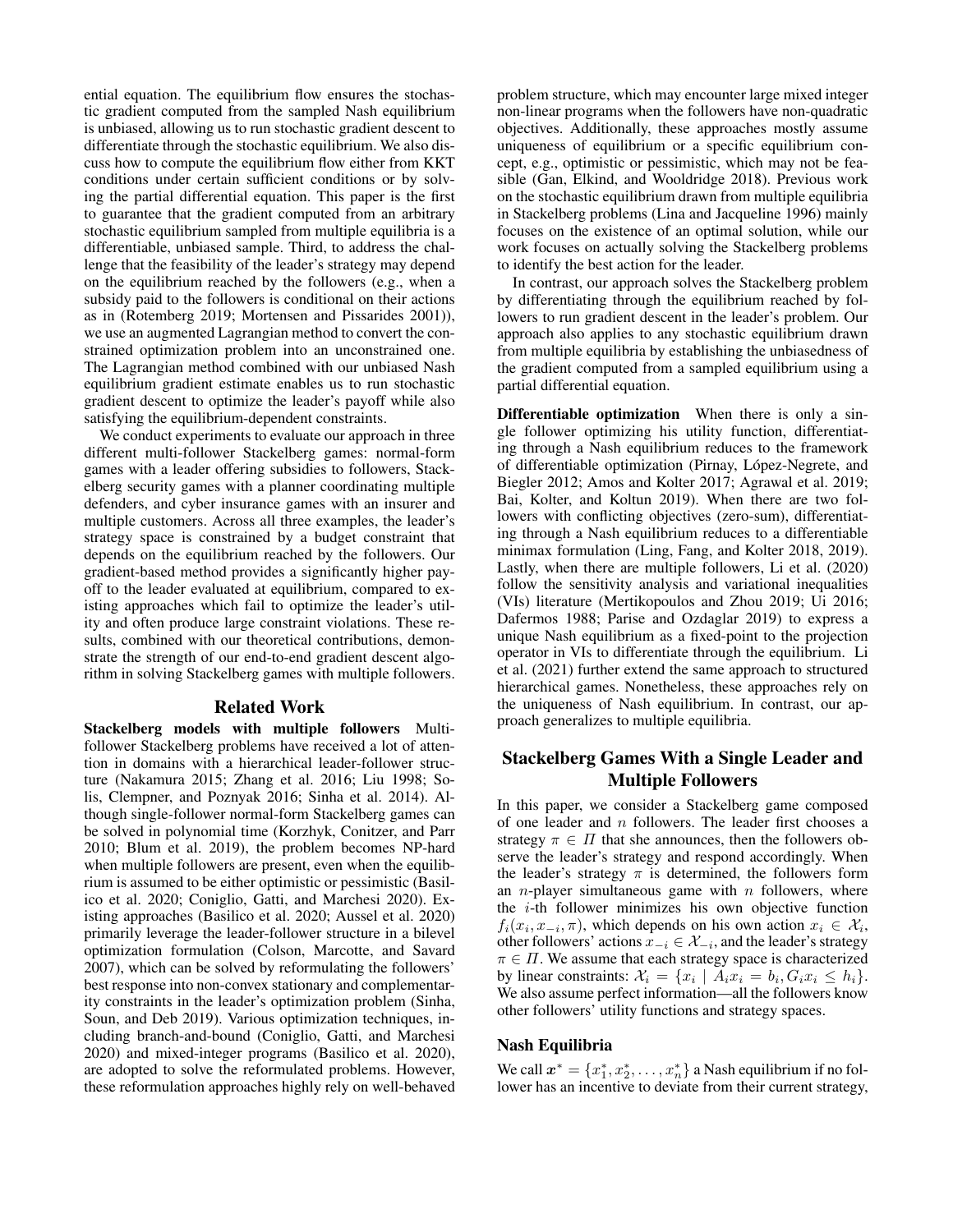

Figure 1: Given leader's strategy  $\pi$ , followers respond to the leader's strategy and reach a Nash equilibrium  $x^*$ . The leader's payoff and the constraint depend on both the leader's strategy  $\pi$  and the equilibrium  $x^*$ .

where we assume each follower *minimizes*<sup>1</sup> his objective:

$$
\forall i: f_i(x_i^*, x_{-i}^*, \pi) \le f_i(x_i, x_{-i}^*, \pi) \quad \forall x_i \in \mathcal{X}_i. \tag{1}
$$

As shown in Figure 1, when the leader's strategy  $\pi$  is chosen and passed to an n-player game composed of all followers, we assume the followers converge to a Nash equilibrium  $x^*$ .

In the first section, we assume there is a unique Nash equilibrium returned by an oracle  $x^* = \mathcal{O}(\pi)$ . We later generalize to the case where there are multiple equilibria with a stochastic equilibrium selection oracle which randomly outputs an equilibrium  $x \sim \mathcal{O}(\pi)$  drawn from a distribution with probability density function  $p(\cdot, \pi) : \mathcal{X} \to \mathbb{R}_{\geq 0}$ .

## Leader's Optimization Problem

When the leader chooses a strategy  $\pi$  and all the followers reach an equilibrium  $x^*$ , the leader receives a payoff  $f(\boldsymbol{x}^*, \pi)$  and a constraint value  $g(\boldsymbol{x}^*, \pi)$ . The goal of the Stackelberg leader is to choose an optimal  $\pi$  to maximize her utility while satisfying the constraint.

Definition 1 (Stackelberg problems with multiple followers and unique Nash equilibrium). *The leader chooses a strategy* π *to maximize her utility function* f *subject to constraints* g *evaluated at the unique equilibrium* x ∗ *induced by an equilibrium oracle* O*, i.e.,:*

$$
\max_{\pi} f(\boldsymbol{x}^*, \pi) \quad \text{s.t.} \quad \boldsymbol{x}^* = \mathcal{O}(\pi), \quad g(\boldsymbol{x}^*, \pi) \leq 0. \tag{2}
$$

This problem is hard because the objective  $f(\mathbf{x}^*, \pi)$  depends on the Nash equilibrium  $x^*$  reached by the followers. Moreover, notice that the feasibility constraint  $g(x^*, \pi)$ also depends on the equilibrium, which creates a complicated feasible region for the leader's strategy  $\pi$ .

## Gradient Descent Approach

To solve the leader's optimization problem, we propose to run gradient descent to optimize the leader's objective. This requires us to compute the following gradient:

$$
\frac{df(\boldsymbol{x}^*,\pi)}{d\pi}=f_{\pi}(\boldsymbol{x}^*,\pi)+f_{\boldsymbol{x}}(\boldsymbol{x}^*,\pi)\cdot\frac{d\boldsymbol{x}^*}{d\pi}.\qquad(3)
$$

The terms  $f_{\pi}$ ,  $f_{\mathbf{x}}$  above are easy to compute since the payoff function  $f$  is explicitly given. The main challenge is to compute  $\frac{dx^*}{d\pi}$  because it requires estimating how the Nash equilibrium  $x^*$  reached by followers responds to any change in the leader's strategy  $\pi$ .

## Gradient of Unique Nash Equilibrium

In this section, we assume a unique Nash equilibrium reached by followers. Motivated by the technique proposed by Amos and Kolter (2017), we show how to differentiate through multiple KKT conditions to derive the derivative of a Nash equilibrium.

## Differentiating Through KKT Conditions

Given the leader's strategy  $\pi$ , we express the KKT conditions of follower *i* with dual variables  $\lambda_i^*$  and  $\nu_i^*$  by:

$$
\begin{cases}\n\nabla_{x_i} f_i(x_i^*, x_{-i}^*, \pi) + G_i^{\top} \lambda_i^* + A_i^{\top} \nu_i^* = 0 \\
\text{Diag}(\lambda_i^*)(G_i x_i^* - h_i) = 0 \\
A_i x_i^* = b_i.\n\end{cases} \tag{4}
$$

We want to estimate the impact of  $\pi$  on the resulting Nash equilibrium  $x^*$ . Supposing the objective functions  $f_i \in C^2$ are twice-differentiable, we can compute the total derivative of the the KKT system in Equation 4 written in matrix form:

$$
\begin{bmatrix}\n\nabla_{x_i x_i}^2 f_i & \nabla_{x_{-i} x_i}^2 f_i & G_i^\top & A_i^\top \\
\text{Diag}(\lambda_i^*) G_i & 0 & \text{Diag}(G_i x_i^* - h_i) & 0 \\
A_i & 0 & 0 & 0 \\
\end{bmatrix}\n\begin{bmatrix}\ndx_i^* \\
dx_{-i}^* \\
d\lambda_i^* \\
d\nu_i^*\n\end{bmatrix}
$$
\n
$$
= \begin{bmatrix}\n-\nabla_{\pi x_i}^2 f_i d\pi - dG_i^\top \lambda_i^* - dA_i^\top \nu_i^* \\
-\text{Diag}(\lambda_i^*)(dG_i x_i^* - d h_i) \\
db_i - dA_i x_i^*\n\end{bmatrix}.
$$

Since we assume the constraint matrices are constant,  $dG_i, dh_i, dA_i, db_i$  can be ignored. We concatenate the linear system for every follower i and move  $d\pi$  to the denominator:

$$
\begin{bmatrix}\n\nabla_{\mathbf{x}}F & G^{\top} & A^{\top} \\
\text{Diag}(\mathbf{\lambda}^{*})G & \text{Diag}(G\mathbf{x}^{*}-h) & 0 \\
A & 0 & 0\n\end{bmatrix}\n\begin{bmatrix}\n\frac{d\mathbf{x}^{*}}{d\pi} \\
\frac{d\mathbf{\lambda}^{*}}{d\pi} \\
\frac{d\mathbf{\mu}^{*}}{d\pi}\n\end{bmatrix} =\n\begin{bmatrix}\n-\nabla_{\pi}F \\
0 \\
0\n\end{bmatrix}
$$
\n(5)

where  $F = [(\nabla_{x_1} f_1)^\top, \dots, (\nabla_{x_n} f_n)^\top]^\top$  is a column vector, and  $G = \text{Diag}(G_1, G_2, \ldots, G_n), A =$  $Diag(A_1, A_2, \ldots, A_n)$  are the diagonalized placement of a list of matrices. In particular, the KKT matrix on the lefthand side of Equation 5 matches the sensitivity analysis of Nash equilibria using variational inequalities (Facchinei, Kanzow, and Sagratella 2014; Dafermos 1988).

Proposition 1. *When the Nash equilibrium is unique and the KKT matrix in Equation 5 is invertible, the implicit func*tion theorem holds and  $\frac{dx^*}{d\pi}$  can be uniquely determined by *Equation 5.*

Proposition 1 ensures the sufficient conditions for applying Equation 5 to compute  $\frac{dx^*}{dx}$ . Under these sufficient conditions, we can compute Equation 3 using Equation 5.

#### Gradient of Stochastic Equilibrium

In the previous section, we showed how to compute the gradient of a Nash equilibrium when the equilibrium is unique. However, this can be restrictive because Stackelberg games with multiple followers often have multiple equilibria that the followers can stochastically reach one. For example, both selfish routing games in the traffic setting (Roughgarden 2004) and security games with multiple defenders (Gan,

<sup>&</sup>lt;sup>1</sup>We use minimization formulation to align with the convention in convex optimization. In our experiments, examples of maximization problems are used, but the same approach applies.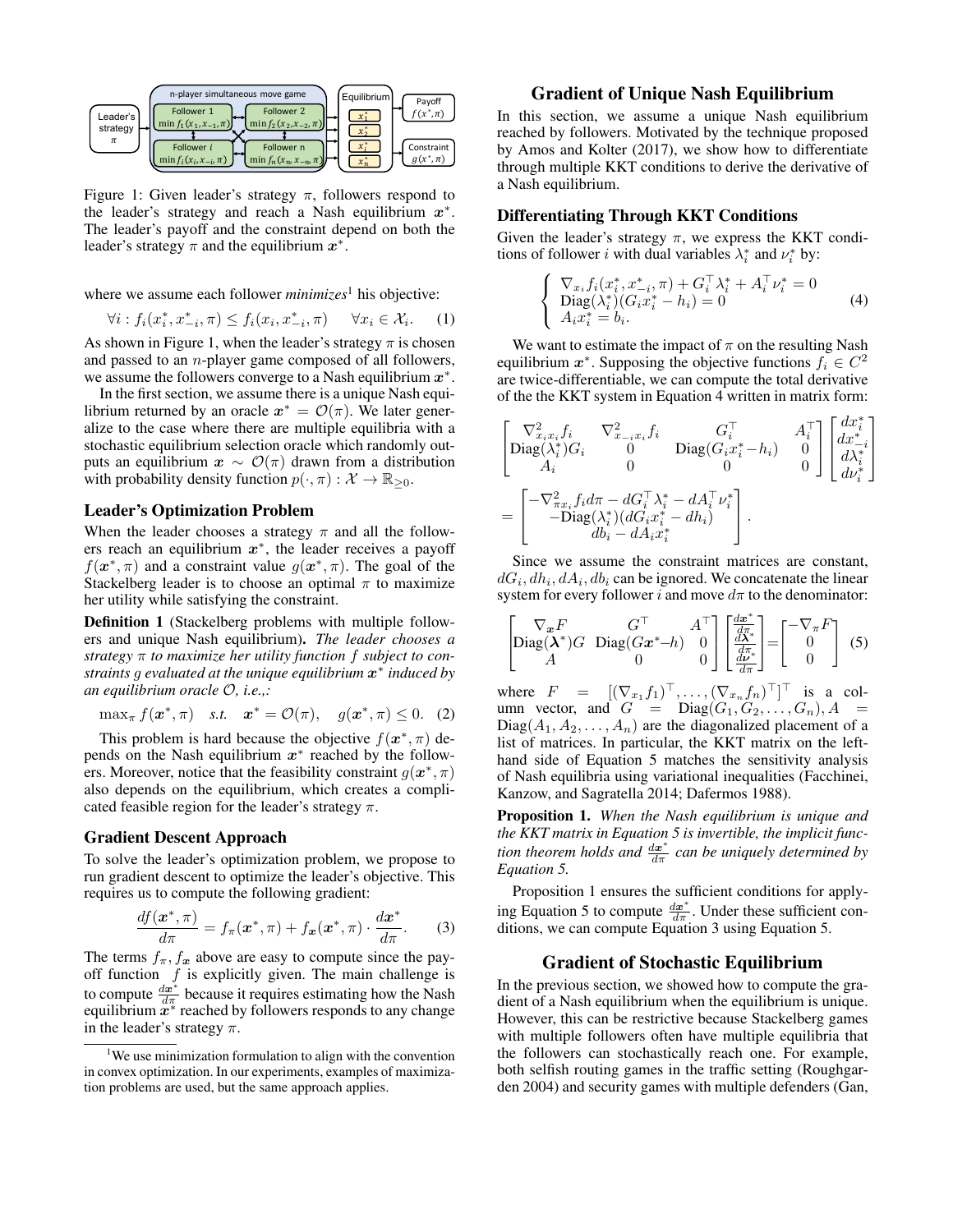

Figure 2: Payoff matrices from Theorem 1 where the leader has 3 strategies. Follower payoffs for each strategy in (a)–(c) where both followers receive the same payoff; leader payoffs in (d).

Elkind, and Wooldridge 2018) can have multiple equilibria that are reached in multiple independent runs.

In this section, we first demonstrate the importance of stochastic equilibrium by showing that optimizing over optimistic or pessimistic equilibrium could lead to arbitrarily bad leader's payoff under the stochastic setting. Second, we generalize our gradient computation to the case with multiple equilibria, allowing the equilibrium oracle  $\mathcal O$  to stochastically return a sample equilibrium from a distribution of multiple equilibria. Lastly, we discuss how to compute the gradient of different types of equilibria and its limitation.

#### Importance of Stochastic Equilibrium

When the equilibrium oracle is stochastic, our Stackelberg problem becomes a stochastic optimization problem:

Definition 2 (Stackelberg problems with multiple followers and stochastic Nash equilibria). *The leader chooses a strategy* π *to optimize her expected utility and satisfy the constraints in expectation under a given stochastic equilibrium oracle* O*:*

$$
\max_{\pi} \mathop{\mathbb{E}}_{\mathbf{x}^* \sim \mathcal{O}(\pi)} f(\mathbf{x}^*, \pi) \quad \text{s.t.} \quad \mathop{\mathbb{E}}_{\mathbf{x}^* \sim \mathcal{O}(\pi)} g(\mathbf{x}^*, \pi) \leq 0. \tag{6}
$$

In particular, we show that if we ignore the stochasticity of equilibria by simply assuming optimistic or pessimistic equilibria, the leader's expected payoff can be arbitrarily worse than the optimal one.

Theorem 1. *Assuming the followers stochastically reach a Nash equilibrium drawn from a distribution over all equilibria, solving a Stackelberg game under the assumptions of optimistic or pessimistic equilibrium can give the leader expected payoff that is arbitrarily worse than the optimal one.*

*Proof.* We consider a Stackelberg game with one leader and two followers (row and column player) with no constraint. The leader can choose 3 different strategies, each corresponding to a payoff matrix in Figure  $2(a)-2(c)$ , where both followers receive the same payoff in the entry when they choose the corresponding row and column. In each payoff matrix, there are three pure Nash equilibria; we assume the followers reach any of them uniformly at random. After the followers reach a Nash equilibrium, the leader receives the corresponding entry in the payoff matrix in Figure 2(d).

Under the optimistic assumption, the leader would choose strategy 1, expecting followers to break the tie in favor of the leader, yielding payoff  $C$ . Instead, the three followers select a Nash equilibria uniformly at random, yielding expected payoff  $\frac{C+0-C}{3} = 0$ . Under the pessimistic assumption, the leader chooses strategy 2, anticipating and receiving an expected payoff of zero. Under the correct stochastic assumption, she chooses strategy 3 with expected payoff  $\frac{C - \epsilon + C - \epsilon - \epsilon}{3} = \frac{2}{3}C - \epsilon \gg 0$ , which can be arbitrarily higher than the optimistic or pessimistic payoff when  $C \to \infty$ .  $\square$ 

Theorem 1 justifies why we need to work on stochastic equilibrium when the equilibrium is drawn stochastically in Definition 2. In the following section, we show how to apply gradient descent to optimize the leader's payoff by differentiating through followers' equilibria with a stochastic oracle.

#### Equilibrium Flow and Unbiased Gradient Estimate

Our goal is to compute the gradient of the objective in Equation 6:  $\frac{d}{d\pi} \mathbb{E}_{\mathbf{x}^* \sim \mathcal{O}(\pi)} f(\mathbf{x}^*, \pi)$ . However, since the distribution of the oracle  $\mathcal{O}(\pi)$  can also depend on  $\pi$ , we cannot easily exchange the gradient operator into the expectation.

To address the dependency of the oracle  $\mathcal{O}(\pi)$  on  $\pi$ , we use  $p(x, \pi)$  to represent the probability density function of the oracle  $x \sim \mathcal{O}(\pi)$  for every  $\pi$ . We want to study how the oracle distribution changes as the leader's strategy  $\pi$ changes, which we denote by *equilibrium flow* as defined by the following partial differential equation:

**Definition 3** (Equilibrium Flow). We call  $v(x, \pi)$  the equi*librium flow of the oracle* O *with probability density function*  $p(\mathbf{x}, \pi)$  *if*  $v(\mathbf{x}, \pi)$  *satisfies the following equation:* 

$$
\frac{\partial}{\partial \pi}p(\boldsymbol{x},\pi) = -\nabla_{\boldsymbol{x}} \cdot (p(\boldsymbol{x},\pi)v(\boldsymbol{x},\pi)). \tag{7}
$$

This differential equation is similar to many differential equations of various conservation laws, where  $v(x, \pi)$ serves as a velocity term to characterize the movement of equilibria. In the following theorem, we use the equilibrium flow  $v(x, \pi)$  to address the dependency of  $\mathcal{O}(\pi)$  on  $\pi$ .

**Theorem 2.** If  $v(x^*, \pi)$  is the equilibrium flow of the *stochastic equilibrium oracle*  $\mathcal{O}(\pi)$ *, we have:* 

$$
\frac{d}{d\pi} \mathbb{E}_{\mathbf{x}^* \sim \mathcal{O}(\pi)} f(\mathbf{x}^*, \pi)
$$
\n
$$
= \mathbb{E}_{\mathbf{x}^* \sim \mathcal{O}(\pi)} [f_\pi(\mathbf{x}^*, \pi) + f_\mathbf{x}(\mathbf{x}^*, \pi) \cdot v(\mathbf{x}^*, \pi)]. \tag{8}
$$

*Proof sketch.* To compute the derivative on the left-hand side, we can expand the expectation by:

$$
\frac{d}{d\pi} \mathbb{E}_{\mathbf{x}^* \sim \mathcal{O}(\pi)} f(\mathbf{x}^*, \pi) = \frac{d}{d\pi} \int f(\mathbf{x}, \pi) p(\mathbf{x}, \pi) d\mathbf{x}
$$
\n
$$
= \int p(\mathbf{x}, \pi) \frac{\partial}{\partial \pi} f(\mathbf{x}, \pi) + f(\mathbf{x}, \pi) \frac{\partial}{\partial \pi} p(\mathbf{x}, \pi) d\mathbf{x}
$$
\n
$$
= \mathbb{E}_{\mathbf{x}^* \sim \mathcal{O}(\pi)} f_\pi(\mathbf{x}^*, \pi) + \int f(\mathbf{x}, \pi) \frac{\partial}{\partial \pi} p(\mathbf{x}, \pi) d\mathbf{x}.
$$
\n(9)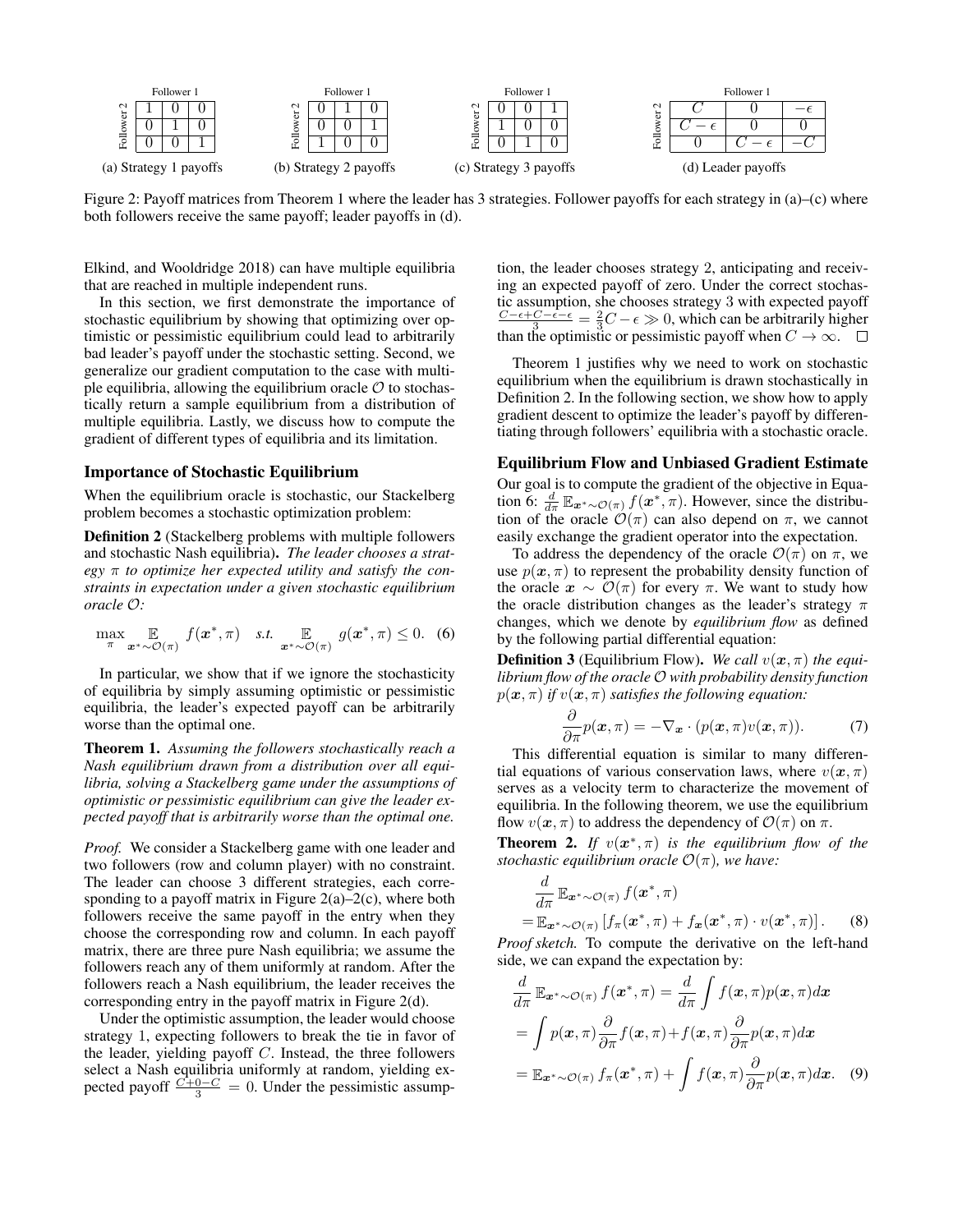We substitute the term  $\frac{\partial}{\partial \pi} p = -\nabla_x \cdot (p \cdot v)$  by the definition of equilibrium flow, and apply integration by parts and Stokes' theorem<sup>2</sup> to the right-hand side of Equation 9 to get Equation 8. More details can be found in the appendix.  $\Box$ 

Theorem 2 extends the derivative of Nash equilibrium to the case of stochastic equilibrium randomly drawn from multiple equilibria. Specifically, Equation 9 offers an efficient unbiased gradient estimate by sampling an equilibrium from the stochastic oracle to compute the right-hand side of Equation 9. Theorem 2 also matches to Equation 3, where the role of equilibrium flow  $v(x^*, \pi)$  coincides with the role of  $\frac{d\boldsymbol{x}^*}{d\pi}$  in Equation 3.

#### How to Determine Equilibrium Flow

The only remaining question is how to determine the equilibrium flow. Given the leader's strategy  $\pi$ , there are two types of equilibria: (i) isolated equilibria and (ii) nonisolated equilibria. We first show that the solution to Equation 5 matches the equilibrium flow for every equilibrium in case (i) when the probability of sampling the equilibrium is locally fixed.

Theorem 3. *Given the leader's strategy* π *and a sampled equilibrium*  $x$ *, if (1) the KKT matrix at*  $(x, \pi)$  *is invertible and (2)* x *is sampled with a fixed probability locally, the solution to Equation 5 is a homogeneous solution to Equation 7 and matches the equilibrium flow*  $v(\pi, x)$  *locally.* 

Theorem 3 ensures that when the sampled equilibrium behaves like a unique equilibrium locally, the solution to Equation 5 matches the equilibrium flow of the sampled equilibrium. In particular, Theorem 3 does not require all equilibria are isolated; it works as long as the sampled equilibrium satisfies the sufficient conditions. In contrast, the study in multiple equilibria requires global isolation for the analysis to work. Together with Theorem 2, we can use the solution to Equation 5 as an unbiased equilibrium gradient estimate and run stochastic gradient descent accordingly.

Lastly, when the sufficient conditions in Theorem 3 are not satisfied, e.g., the KKT matrix becomes singular for any non-isolated equilibrium, the solution to Equation 5 does not match the equilibrium flow  $v(x, \pi)$ . In this case, to compute the equilibrium flow correctly, we rely on solving the partial differential equation in Equation 7. If the probability density function  $p(x, \pi)$  is explicitly given, we can directly solve Equation 7 to derive the equilibrium flow. If the probability density function  $p(x, \pi)$  is not given, we can use the empirical equilibrium distribution  $p'(\mathbf{x}, \pi)$  constructed from the historical equilibrium samples of the oracle instead.

In practice, we hypothesize that even if the equilibria are not isolated and the corresponding KKT matrices are singular, solving degenerated version of Equation 5 still serves as a good approximation to the equilibrium flow. Therefore, we still use the solution to Equation 5 as an approximate of the equilibrium flow in the following sections and algorithms.

Algorithm 1: Augmented Lagrangian Method

1 **Initialization:**  $\pi = \pi_{\text{init}}$ , learning rate  $\gamma$ , multipliers  $\lambda = \lambda_0$ , slack variable  $s \geq 0, K = 100$ 

2 for iteration in 
$$
\{1, 2, \ldots\}
$$
 do

- 3 Define the objective to be Lagrangian  $\mathcal{L}(\pi, s; \lambda)$ defined in Equation 10
- 4 Compute a sampled gradient of  $\mathcal L$  by sampling  $x^* \sim \mathcal{O}(\pi)$ . Compute  $\frac{dx^*}{d\pi}$  by Equation 5

5 
$$
\begin{array}{ll}\n\text{Update } \pi = \pi - \gamma \left( \frac{\partial \mathcal{L}}{\partial \pi} + \frac{\partial \mathcal{L}}{\partial x^*} \frac{dx^*}{dx} \right), \\
\text{s} = \max \{ \boldsymbol{s} - \gamma \frac{\partial \mathcal{L}}{\partial \mathbf{s}}, \mathbf{0} \}\n\end{array}
$$

∂s <sup>6</sup> if *iteration is a multiple of* K then

7 | Update 
$$
\lambda = \lambda - \mu(g(x^*, \pi) + s)
$$

**Return:** leader's strategy 
$$
\pi
$$

## Gradient-Based Algorithm and Augmented Lagrangian Method

To solve both the optimization problems in Definition 1 and Definition 2, we implement our algorithm with (i) stochastic gradient descent with unbiased gradient access, and (ii) augmented Lagrangian method to handle the equilibrium-dependent constraints. We use the relaxation algorithm (Uryasev and Rubinstein 1994) as our equilibrium oracle  $O$ . The relaxation algorithm is a classic equilibrium finding algorithm that iteratively updates agents' strategies by best responding to other agents' strategies until convergence with guarantees (Krawczyk and Uryasev 2000).

Since the leader's strategy  $\pi$  is constrained by the followers' response, we adopt an augmented Lagrangian method (Bertsekas 2014) to convert the constrained problem to an unconstrained one with a Lagrangian objective. We introduce a slack variable  $s \geq 0$  to convert inequality constraints into equality constraints  $\mathbb{E}_{\bm{x}^* \sim \mathcal{O}(\pi)} g(\bm{x}^*, \pi) + \bm{s} = \bm{0}.$ Thus, the penalized Lagrangian can be written as:

$$
\mathcal{L}(\pi, \mathbf{s}; \boldsymbol{\lambda}) = -\mathbb{E}_{\mathbf{x}^* \sim \mathcal{O}(\pi)} f(\mathbf{x}^*, \pi) + \boldsymbol{\lambda}^\top (\mathbb{E}_{\mathbf{x}^* \sim \mathcal{O}(\pi)} g(\mathbf{x}^*, \pi) + \mathbf{s}) + \frac{\mu}{2} \left\| \mathbb{E}_{\mathbf{x}^* \sim \mathcal{O}(\pi)} g(\mathbf{x}^*, \pi) + \mathbf{s} \right\|^2.
$$
 (10)

We run gradient descent on the minimization problem of the penalized Lagrangian  $\mathcal{L}(\pi, s; \lambda)$  and update the Lagrangian multipliers  $\lambda$  every fixed number of iterations, as described in Algorithm 1. The stochastic Stackelberg problem with multiple followers can be solved by running stochastic gradient descent with augmented Lagrangian methods, where Theorem 2 ensures the unbiasedness of the stochastic gradient estimate under the conditions in Theorem 3.

## Example Applications

We briefly describe three different Stackelberg games with one leader and multiple self-interested followers. Specifically, normal-form games with risk penalty has a unique Nash equilibrium, while other examples can have multiple.

#### Coordination in Normal-Form Games

A normal-form game (NFG) is composed of  $n$  follower players each with a payoff matrix  $U_i \in \mathbb{R}^{m_1 \times \cdots \times m_n}$  for all

 $2$ The analysis of integration by parts and Stokes' theorem applies to both Riemann and Lebesgue integral. Lebesgue integral is needed when the set of equilibria forms a measure-zero set.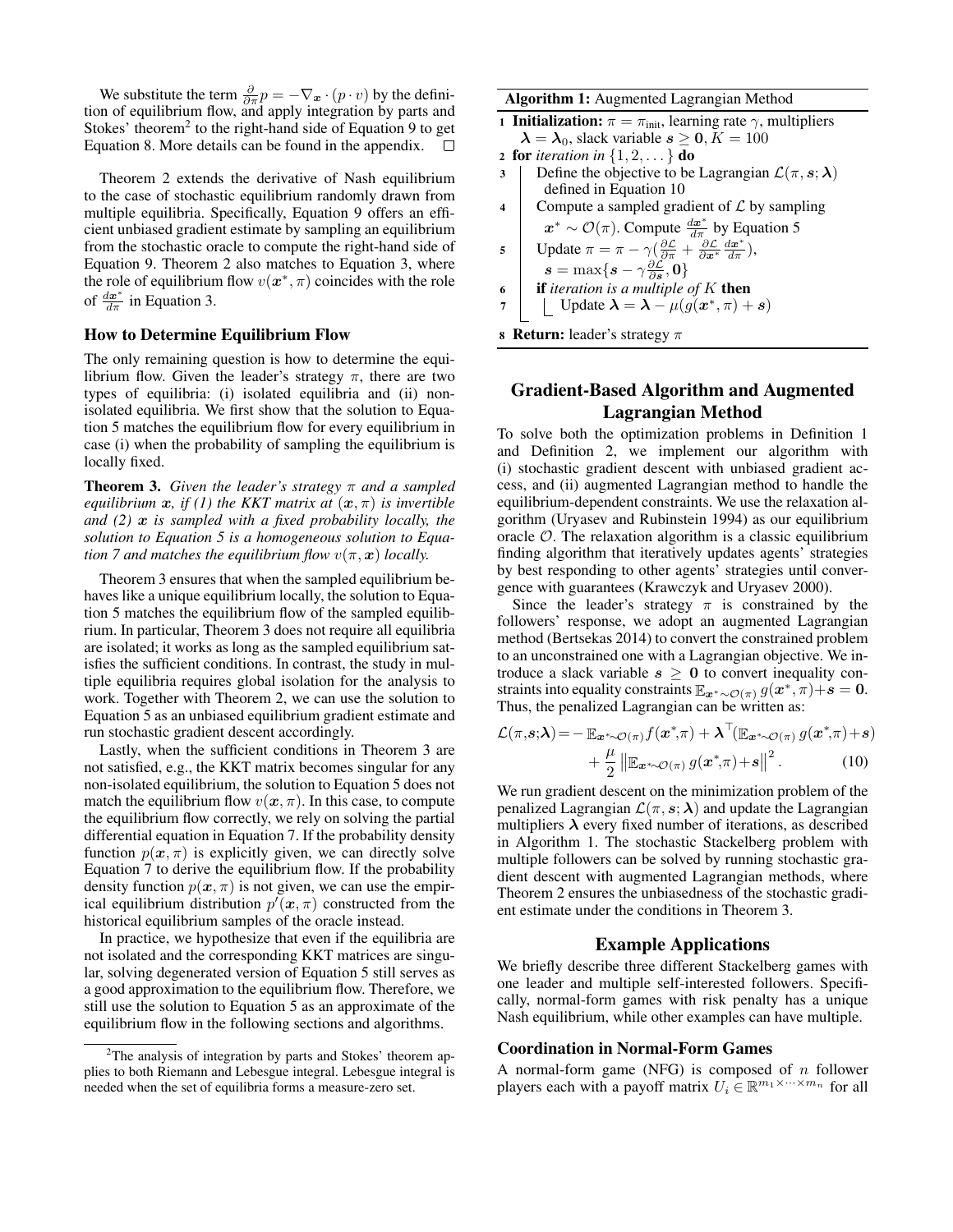$i \in [n]$ , where the i-th player has  $m_i$  available pure strategies. The set of all feasible mixed strategies of player i is  $x_i \in$  $\mathcal{X}_i = \{x \in [0,1]^{m_i} \mid \mathbf{1}^\top x = 1\}.$  On the other hand, the leader can offer non-negative subsidies  $\pi_i \in \mathbb{R}_{\geq 0}^{m_1 \times \cdots \times m_n}$  to each player  $i$  to reward specific combinations of pure strategies. The subsidy scheme is used to control the payoff matrix and incentivize the players to change their strategies.

Once the subsidy scheme  $\pi$  is determined, each player i chooses a strategy  $x_i$  and receives the expected payoff  $U_i(\boldsymbol{x})$  $\sum_j x_{ij} \log x_{ij}$ , the Gibbs entropy of the chosen strategy  $x_i$ and subsidy  $\pi_i(x)$ , subtracting a penalty term  $H(x_i)$  = to represent the risk aversion of player  $i$ . Since the followers' objectives are concave, the risk aversion model yields a unique Nash equilibrium, which is known to be quantal response equilibrium (QRE) (McKelvey and Palfrey 1995; Ling, Fang, and Kolter 2018). Lastly, the leader's payoff is given by the social welfare across all players, which is the summation of the expected payoffs without subsidies:  $\sum_{i \in [n]} U_i(x)$ . The subsidy scheme is subject to a budget constraint  $B$  on the total subsidy paid to all players.

## Security Games with Multiple Defenders

Stackelberg security games (SSGs) model a defender protecting a set of targets  $T$  from being attacked. We consider a scenario with a leader coordinator and  $n$  non-cooperative follower defenders each patrolling a subset  $T_i \subseteq T$  of the targets (Gan, Elkind, and Wooldridge 2018). Each defender  $i$ can determine the patrol effort spent on protecting the designated targets. We use  $0 \le x_{i,t} \le 1$  to denote the effort spent on target  $t \in T_i$  and the total effort is upper bounded by  $b_i$ . Defender i only receives a penalty  $U_{i,t} < 0$  when target  $t \in T_i$  in her protected region is attacked but unprotected by all defenders, and 0 otherwise.

Because the defenders are independent, the patrol strategies  $x$  can overlap, leading to a multiplicative unprotected probability  $\prod_i(1 - x_{i,t})$  of target t. Given the unprotected probabilities, attacks occur under a distribution  $p \in \mathbb{R}^{|T|}$ , where the distribution  $p$  is a function of the unprotected probabilities defined by a quantal response model. To encourage collaboration, the leader coordinator can selectively provide reimbursement  $\pi_{i,t} \geq 0$  to alleviate defender *i*'s loss when target  $t$  is attacked but unprotected, which encourages the defender to focus on protecting specific regions, reducing wasted effort on overlapping patrols. The leader's goal is to protect all targets, where the leader's objective is the total return across over all targets  $\sum_{t \in T} U_t p_t \prod_i (1 - x_{i,t}).$ Lastly, the reimbursement scheme  $\pi$  must satisfy a budget constraint B on the total paid reimbursement.

#### Cyber Insurance Games With Multiple Customers

We adopt the cyber insurance model proposed by Naghizadeh et al. (2014) and Johnson et al. (2011) to study how agents in an interconnected cyber security network make decisions, where agents' decisions jointly affect each other's risk. There are  $n$  agents (followers) facing malicious cyberattacks. Each agent  $i$  can deploy an effort of protection  $x_i \in \mathbb{R}_{\geq 0}$  to his computer system, where investing in protection incurs a linear cost  $c_i x_i$ . Given the efforts x

spent by all the agents, the joint protection of agent  $i$  is  $\sum_{j=1}^{n} w_{ij} x_j$  with an interconnected effect parameterized by weights  $W = \{w_{ij}\}_{i,j \in [n]}$ . The probability of being attacked is modeled by  $\sigma(-\sum_{j=1}^n w_{ij}x_j + L_i)$ , where  $\sigma$  is the sigmoid function and  $L_i$  refers to the value of agent i.

The Stackelberg leader is an external insurer who can customize insurance plans to influence agents' protection decisions. The leader can set an insurance plan  $\pi = \{I_i, \rho_i\}_{i \in [n]}$ to agent *i*, where  $\rho_i$  is the premium paid by agent *i* to receive compensation  $I_i$  when attacked. Under the insurance plans and the interconnected effect, agents selfishly determine their effort spent on the protection  $x$  to maximize their payoff. On the other hand, the leader's objective is the total premium subtracting the compensation paid, while the constraints on the feasible insurance plans are the individual rationality of each customer, i.e., the compensation and premium must incentivize agents to purchase the insurance plan by making the payoff with insurance no worse than the payoff without. These constraints restrict the premium and compensation offered by the insurer.

## Experiments and Discussion

We compare our gradient-based Algorithm 1 (gradient) against various baselines in the three settings described above. In each experiment, we execute 30 independent runs (100 runs for SSGs) under different randomly generated instances. We run Algorithm 1 with learning rate  $\gamma = 0.01$ for 5,000 gradient steps and update the Lagrange multipliers every  $K = 100$  iterations. Our gradient-based method completes in about an hour across all settings—refer to the appendix for more details.

Baselines We compare against several baselines that can solve the stochastic Stackelberg problem with multiple followers with equilibrium-dependent objective and constraints. In particular, given the non-convexity of agents' objective functions, SSGs and cyber insurance games can have multiple, stochastic equilibria. Our first baseline is the leader's **initial** strategy  $\pi_0$ , which is a naive all-zero strategy in all three settings. Blackbox optimization baselines include sequential least squares programming (SLSQP) (Kraft et al. 1988) and the trust-region method (Conn, Gould, and Toint 2000), where the equilibrium encoded in the optimization problem is treated as a blackbox that needs to be repeatedly queried. Reformulation-based algorithm (Basilico et al. 2020; Aussel et al. 2020) is the state-of-the-art method to solve Stackelberg games with multiple followers. This approach reformulates the followers' equilibrium conditions into non-linear complementary constraints as a mathematical program with equilibrium constraints (Luo, Pang, and Ralph 1996), then solves the problem using branch-and-bound and mixed integer non-linear programming (we use a commercial solver, Knitro (Nocedal 2006)). The reformulation-based approach cannot handle arbitrary stochastic equilibria but can handle optimistic or pessimistic equilibria. We implement the optimistic version of the reformulation as our baseline, which could potentially suffer from a performance drop as exemplified in Theorem 1.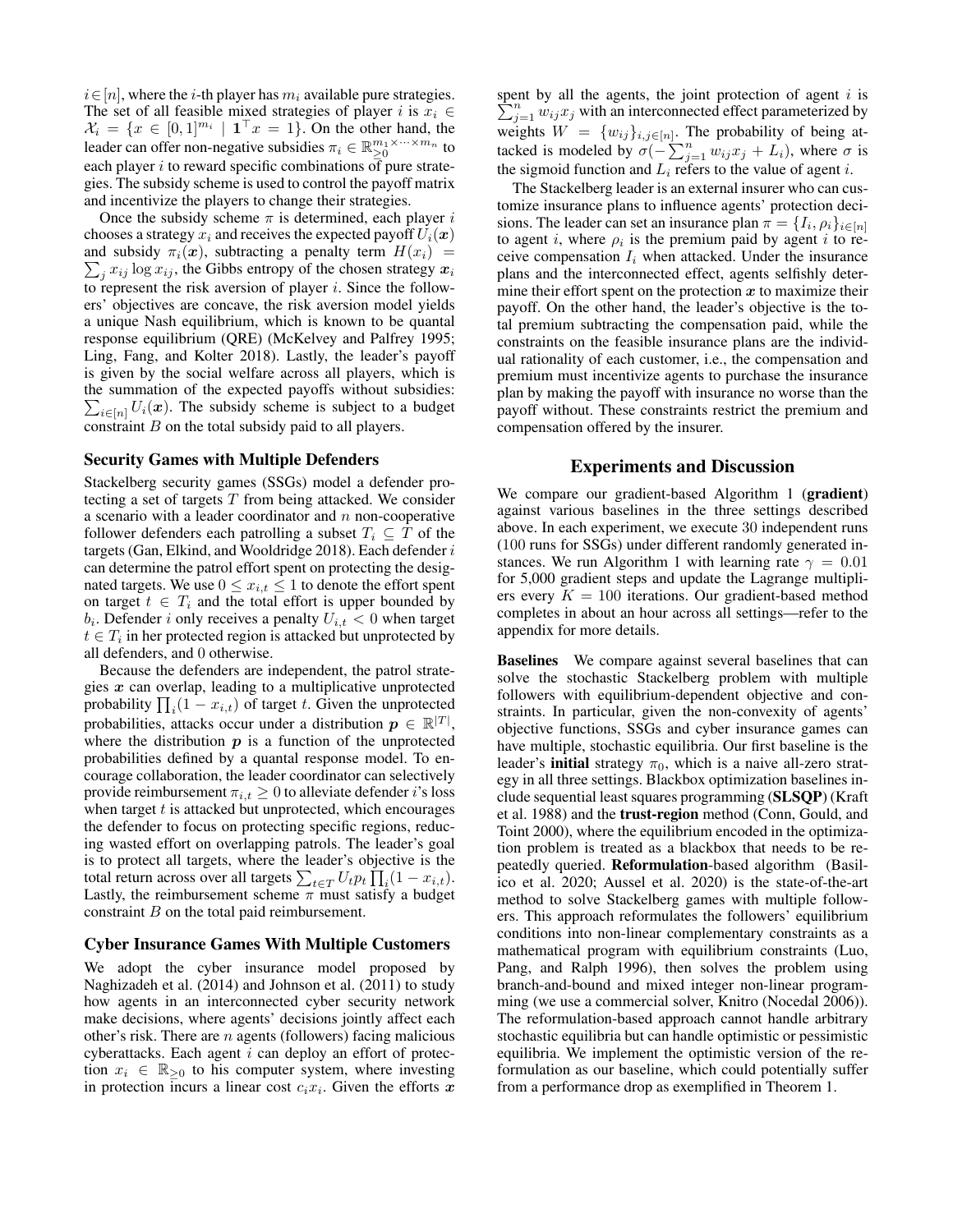

Figure 3: We plot the solution quality of the Stackelberg problems with multiple followers. In all three domains, our gradientbased method achieves significantly higher objective than all other approaches. In NFGs and SSGs, the baselines cannot meaningfully improve upon the default strategy of the leader's initialization due to the high dimensionality of the parameter  $\pi$ ; in cyber insurance games, SLSQP and reformulation both make some progress but still mostly with lower utility.



Figure 4: We plot the average budget constraint violation. Our gradient-based approach maintains low violation across all settings. SLSQP produces no violation in the first two domains because it fails to provide any meaningful improvement against the leader's initialization. Other baselines violate constraints more (often by orders of magnitude) despite less performance improvement.

## Solution Quality

In Figure 3(a) and 3(b), we plot the leader's objective  $(y$ axis) versus various budgets for the paid subsidy  $(x\text{-axis})$ . Figure 3(c), shows the total revenue to the insurer  $(y\text{-axis})$ versus the risk aversion of agents  $(x\text{-axis})$ . Denoting the number of agents by  $n$  and the number of actions per agent by m, we have  $n = 3, 5, 10$  and  $m = 10, 50, 1$  in NFGs, SSGs, and cyber insurance games, respectively.

Our optimization baselines perform poorly in Figure 3(a) and 3(b) due to the high dimensionality of the environment parameter  $\pi$  in NFGs (dim $(\pi) = nm^n$ ) and SSGs  $(\dim(\pi) = nm)$ , respectively. In Figure 3(c), the dimensionality of cyber insurance games  $(\dim(\pi) = 2n)$  is smaller, where we can see that SLSQP and reformulation-based approaches start making some progress, but still less than our gradient-based approach. The main reason that blackbox methods do not work is due to the expensive computation of numerical gradient estimates. On the other hand, reformulation method fails to handle the mixed-integer non-linear programming problem reformulated from followers' best response and the constraints within a day.

## Constraint Violation

In Figure 4, we provide the average constraint violation across different settings. Blackbox optimization algorithms either become stuck at the initial point due to the inexact numerical gradient estimate or create large constraint violations due to the complexity of equilibrium-dependent constraints. The reformulation approach also creates large constraint violations due to the difficulty of handling large number of non-convex followers' constraints under highdimensional leader's strategy. In comparison, our method can handle equilibrium-dependent constraints by using an augmented Lagrangian method with an ability to tighten the budget constraint violation under a tolerance as shown. Although Figure 4 only plots the budget constraint violation, in our algorithm, we enforce that the equilibrium oracle runs until the equilibrium constraint violation is within a small tolerance  $10^{-6}$ , whereas other algorithms sometimes fail to satisfy such equilibrium constraints.

## Conclusion

In this paper, we present a gradient-based approach to solve Stackelberg games with multiple followers by differentiating through followers' equilibrium to update the leader's strategy. Our approach generalizes to stochastic gradient descent when the equilibrium reached by followers is stochastically chosen from multiple equilibria. We establish the unbiasedness of the stochastic gradient by the equilibrium flow derived from a partial differential equation. To our knowledge, this work is the first to establish the unbiasedness of gradient computed from stochastic sample of multiple equilibria. Empirically, we implement our gradient-based algorithm on three different examples, where our method outperforms existing optimization and reformulation baselines.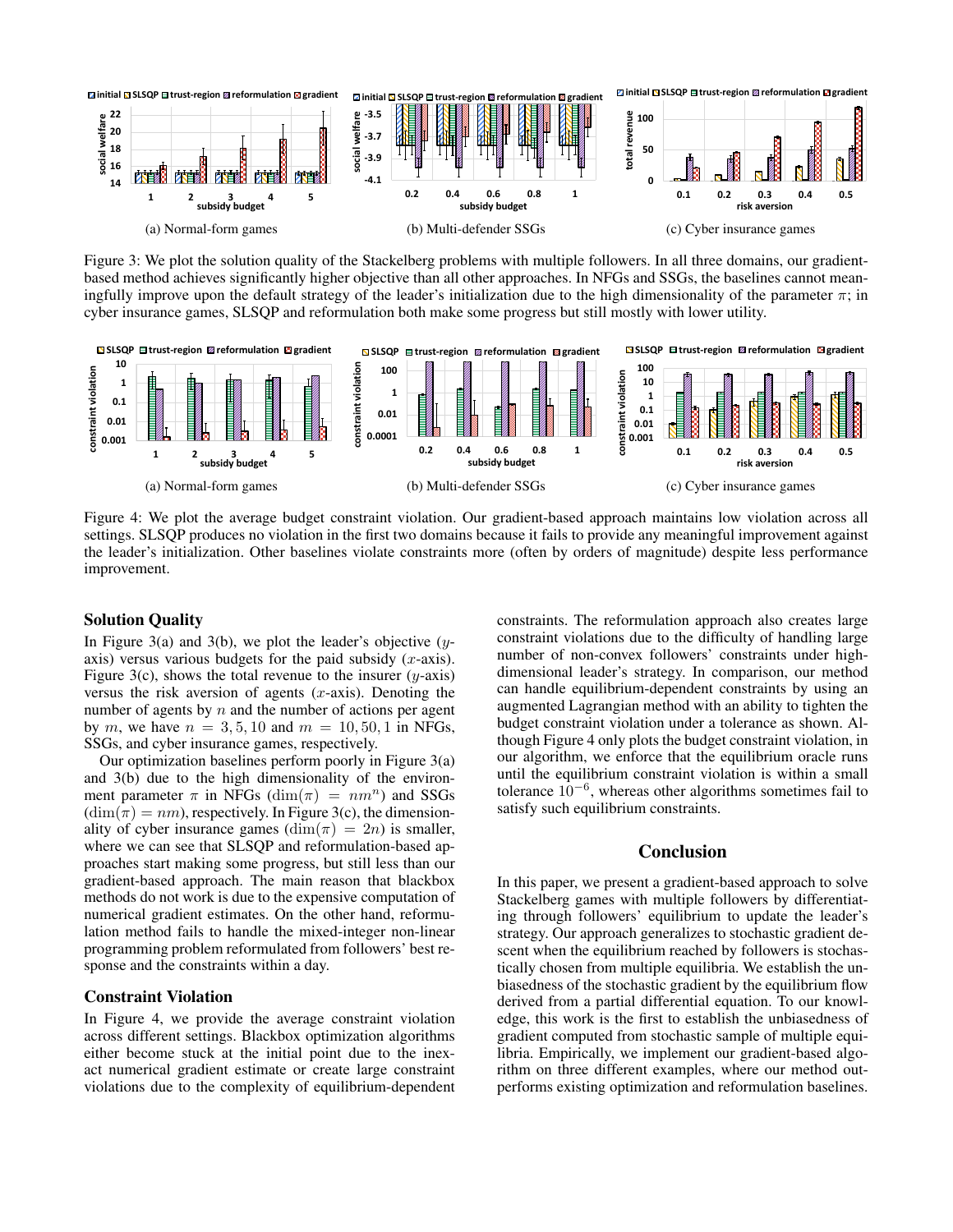## Acknowledgement

This research was supported by MURI Grant Number W911NF-17-1-0370. The computations in this paper were run on the FASRC Cannon cluster supported by the FAS Division of Science Research Computing Group at Harvard University.

## References

Agrawal, A.; Amos, B.; Barratt, S.; Boyd, S.; Diamond, S.; and Kolter, J. Z. 2019. Differentiable convex optimization layers. In *NeurIPS*.

Amos, B.; and Kolter, J. Z. 2017. OptNet: Differentiable optimization as a layer in neural networks. *ICML*.

Aussel, D.; Brotcorne, L.; Lepaul, S.; and von<br>Niederhäusern, L. 2020. A trilevel model for best A trilevel model for best response in energy demand-side management. *EJOR*.

Bai, S.; Kolter, J. Z.; and Koltun, V. 2019. Deep equilibrium models. In *NeurIPS*.

Basilico, N.; Coniglio, S.; and Gatti, N. 2017. Methods for finding leader–follower equilibria with multiple followers. *arXiv preprint arXiv:1707.02174*.

Basilico, N.; Coniglio, S.; Gatti, N.; and Marchesi, A. 2020. Bilevel programming methods for computing single-leadermulti-follower equilibria in normal-form and polymatrix games. *EJCO*.

Bertsekas, D. P. 2014. *Constrained optimization and Lagrange multiplier methods*. Academic press.

Blum, A.; Haghtalab, N.; Hajiaghayi, M.; and Seddighin, S. 2019. Computing Stackelberg Equilibria of Large General-Sum Games. In *International Symposium on Algorithmic Game Theory*, 168–182. Springer.

Calvete, H. I.; and Galé, C. 2007. Linear bilevel multifollower programming with independent followers. *Journal of Global Optimization*, 39(3): 409–417.

Colson, B.; Marcotte, P.; and Savard, G. 2007. An overview of bilevel optimization. *Annals of operations research*, 153(1): 235–256.

Coniglio, S.; Gatti, N.; and Marchesi, A. 2020. Computing a pessimistic stackelberg equilibrium with multiple followers: The mixed-pure case. *Algorithmica*, 82(5): 1189–1238.

Conn, A. R.; Gould, N. I.; and Toint, P. L. 2000. *Trust region methods*. SIAM.

Dafermos, S. 1988. Sensitivity analysis in variational inequalities. *Mathematics of Operations Research*, 13(3): 421–434.

Facchinei, F.; Kanzow, C.; and Sagratella, S. 2014. Solving quasi-variational inequalities via their KKT conditions. *Mathematical Programming*, 144(1-2): 369–412.

Fang, F.; Nguyen, T. H.; Pickles, R.; Lam, W. Y.; Clements, G. R.; An, B.; Singh, A.; Tambe, M.; Lemieux, A.; et al. 2016. Deploying PAWS: Field Optimization of the Protection Assistant for Wildlife Security. In *AAAI*.

Gan, J.; Elkind, E.; Kraus, S.; and Wooldridge, M. 2020. Mechanism Design for Defense Coordination in Security Games. In *AAMAS*.

Gan, J.; Elkind, E.; and Wooldridge, M. 2018. Stackelberg security games with multiple uncoordinated defenders. *AA-MAS*.

Hu, M.; and Fukushima, M. 2011. Variational inequality formulation of a class of multi-leader-follower games. *Journal of optimization theory and applications*, 151(3): 455–473.

Jiang, A. X.; Procaccia, A. D.; Qian, Y.; Shah, N.; and Tambe, M. 2013. Defender (mis) coordination in security games. *IJCAI*.

Johnson, B.; Böhme, R.; and Grossklags, J. 2011. Security games with market insurance. In *GameSec*. Springer.

Korzhyk, D.; Conitzer, V.; and Parr, R. 2010. Complexity of computing optimal stackelberg strategies in security resource allocation games. In *Proceedings of the AAAI Conference on Artificial Intelligence*, volume 24.

Kraft, D.; et al. 1988. A software package for sequential quadratic programming.

Krawczyk, J. B.; and Uryasev, S. 2000. Relaxation algorithms to find Nash equilibria with economic applications. *Environmental Modeling & Assessment*, 5(1): 63–73.

Kuhn, H. W.; and Tucker, A. W. 2014. Nonlinear programming. In *Traces and emergence of nonlinear programming*, 247–258. Springer.

Li, J.; Yu, J.; Nie, Y.; and Wang, Z. 2020. End-to-End Learning and Intervention in Games. *NeurIPS*.

Li, Z.; Jia, F.; Mate, A.; Jabbari, S.; Chakraborty, M.; Tambe, M.; and Vorobeychik, Y. 2021. Solving Structured Hierarchical Games Using Differential Backward Induction. *arXiv preprint arXiv:2106.04663*, abs/2106.04663.

Lina, M.; and Jacqueline, M. 1996. Hierarchical systems with weighted reaction set. In *Nonlinear optimization and Applications*, 271–282. Springer.

Ling, C. K.; Fang, F.; and Kolter, J. Z. 2018. What game are we playing? end-to-end learning in normal and extensive form games. *IJCAI*.

Ling, C. K.; Fang, F.; and Kolter, J. Z. 2019. Large scale learning of agent rationality in two-player zero-sum games. In *AAAI*.

Liu, B. 1998. Stackelberg-Nash equilibrium for multilevel programming with multiple followers using genetic algorithms. *Computers & Mathematics with Applications*, 36(7): 79–89.

Luo, Z.-Q.; Pang, J.-S.; and Ralph, D. 1996. *Mathematical programs with equilibrium constraints*. Cambridge University Press.

McKelvey, R. D.; and Palfrey, T. R. 1995. Quantal response equilibria for normal form games. *Games and economic behavior*.

Mertikopoulos, P.; and Zhou, Z. 2019. Learning in games with continuous action sets and unknown payoff functions. *Mathematical Programming*, 173(1): 465–507.

Mortensen, D. T.; and Pissarides, C. A. 2001. Taxes, subsidies and equilibrium labour market outcomes. *Available at SSRN 287319*.